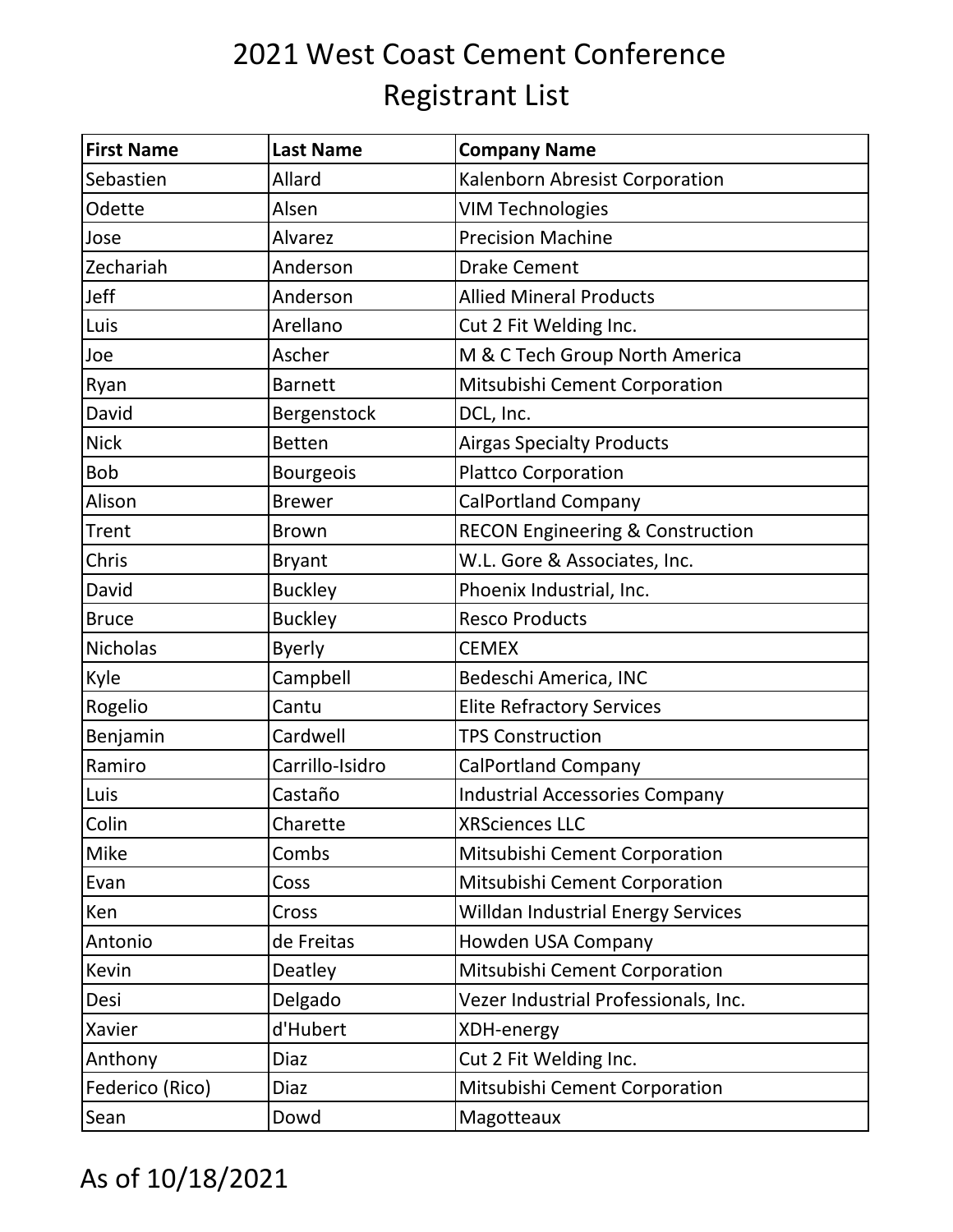| <b>First Name</b> | <b>Last Name</b> | <b>Company Name</b>                     |
|-------------------|------------------|-----------------------------------------|
| Ernesto           | Duran            | <b>Schenck Process LLC</b>              |
| Andy              | Edwards          | Ash Grove Cement                        |
| Scott             | Egan             | Kiln Technology Inc                     |
| <b>Bradley</b>    | Evans            | <b>CEMEX</b>                            |
| Zachary           | Everhart         | CalPortland Company                     |
| Joel              | <b>Filius</b>    | RHI Magnesita                           |
| <b>Thomas</b>     | Fisher           | Magneco/Metrel, Inc                     |
| Kyle              | Foletta          | <b>XRSciences LLC</b>                   |
| Craig             | Frendewey        | Kalenborn Abresist Corporation          |
| Mario             | Galindo          | Mitsubishi Cement Corporation           |
| Daniel            | Gary             | <b>CCC Group</b>                        |
| Ron               | Geiger           | Capitol Engineering                     |
| <b>Brian</b>      | Giese            | <b>BEUMER Corporation</b>               |
| Garret            | Griffin          | HarbisonWalker International            |
| Alex              | Guyse            | <b>Elite Refractory Services</b>        |
| Desirea           | Haggard          | <b>CalPortland Company</b>              |
| Lars              | Hansen           | <b>Fives Solios</b>                     |
| <b>Brach</b>      | Harada           | <b>Bridge Gap Engineering</b>           |
| Wayne             | Harshman         | Industrial Ally, Inc.                   |
| Zuhair            | Hasan            | <b>CalPortland Company</b>              |
| David             | Hay              | RHI Magnesita                           |
| Rob               | Hetrick          | <b>Claudius Peters</b>                  |
| Robert            | Hinson           | <b>SRMG - Phoenix Cement Company</b>    |
| Kearsten          | Huffman          | <b>Mole Master Services Corporation</b> |
| Matthew           | Hughes           | Magotteaux                              |
| GianPaula         | Hulten           | Convergent Energy + Power               |
| Dan               | Ingraham         | <b>Schenck Process LLC</b>              |
| Kiminori          | Ito              | Mitsubishi Cement Corporation           |
| Doug              | Johnson          | <b>Guy Nielson Company</b>              |
| Johney            | Johnson          | <b>Industrial Accessories Company</b>   |
| Jean              | Jung             | <b>Fives Pillard</b>                    |
| <b>Blaz</b>       | Jurko            | FCT Combustion Inc.                     |
| Kevin             | Kelley           | <b>Elite Refractory Services</b>        |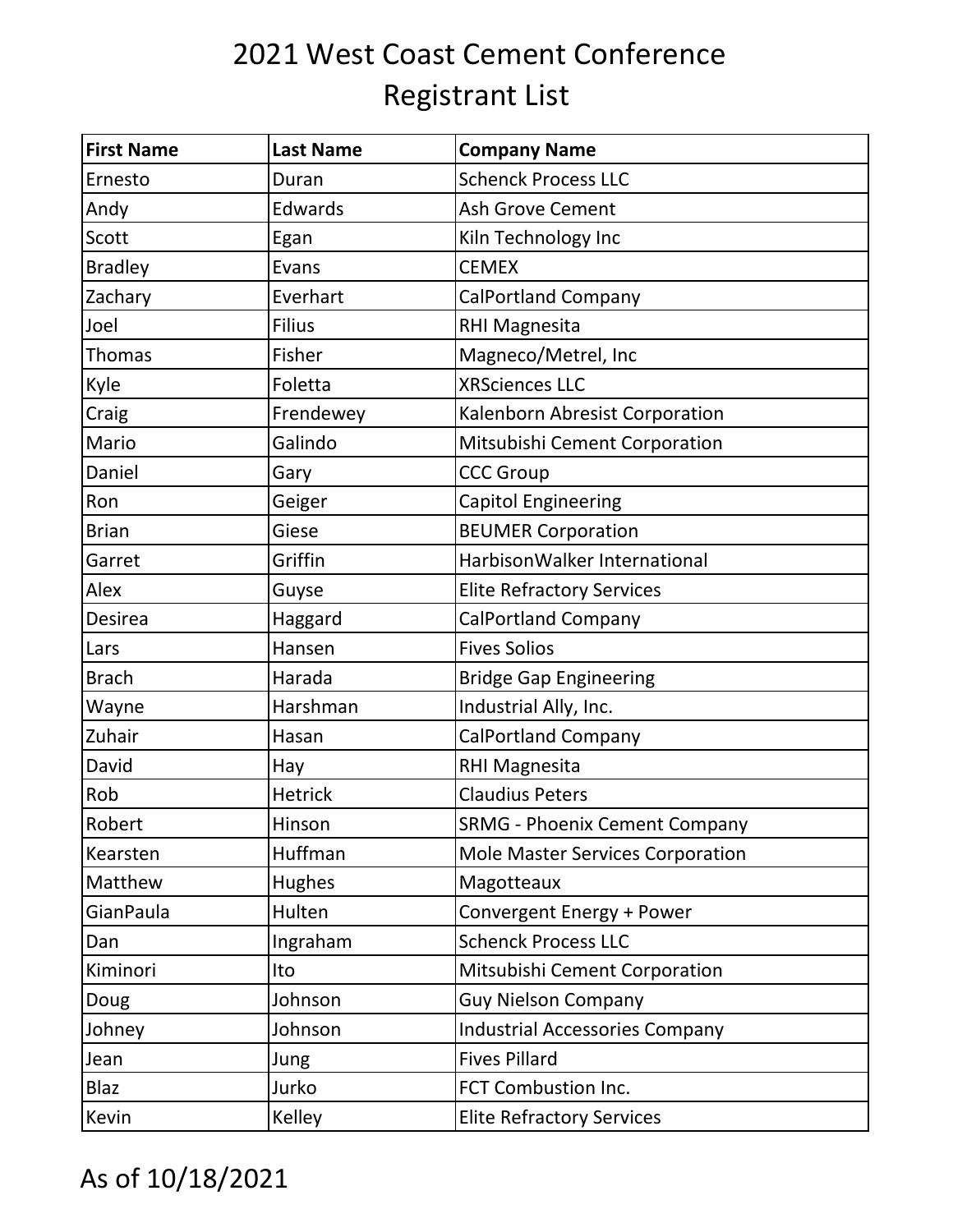| <b>First Name</b> | <b>Last Name</b>  | <b>Company Name</b>                         |
|-------------------|-------------------|---------------------------------------------|
| Andrew            | Kline             | <b>IGS</b>                                  |
| John              | Kline             | <b>Kline Consulting</b>                     |
| Robert            | <b>Kniss</b>      | Retired - Southern California Edison        |
| Judy              | <b>Kniss</b>      | <b>SCE</b>                                  |
| Dan               | Kowarski          | <b>Unicast Inc</b>                          |
| Gerald            | LaBelle           | <b>Bradley Pulverizer</b>                   |
| Dominique         | Leclaire-Leduc    | <b>National Cement Company</b>              |
| Michael           | Lemite            | <b>National Cement Company</b>              |
| Jeremy            | Lewis             | <b>RECON Engineering &amp; Construction</b> |
| <b>Brett</b>      | Lindsay           | <b>SRMG - Phoenix Cement Company</b>        |
| Daniel            | Locke             | <b>Scheuch North America</b>                |
| Joseph            | Longstreet        | <b>RECON Engineering &amp; Construction</b> |
| Ed                | Lopez             | Mitsubishi Cement Corporation               |
| Gerard            | Lynskey           | SSI Consulting, LLC                         |
| Andrew            | Makowsky          | FLSmidth                                    |
| Doug              | Malcom            | <b>CalPortland Company</b>                  |
| <b>Marcus</b>     | Mantooth          | Mitsubishi Cement Corporation               |
| Austin            | Marshall          | Mitsubishi Cement Corporation               |
| James             | Martin            | <b>CEMEX</b>                                |
| Michael           | Martin            | Willdan Industrial Energy Services          |
| Tom               | Masbruch          | Kiln Technology Inc                         |
| <b>Steve</b>      | Matheny           | <b>Guy Nielson Company</b>                  |
| Tina              | McIntyre          | <b>CalPortland Company</b>                  |
| Steve             | McKenery          | Convergent Energy + Power                   |
| James             | <b>McWilliams</b> | Mitsubishi Cement Corporation               |
| <b>Desiree</b>    | Merch             | <b>XRSciences LLC</b>                       |
| Gilles            | Mercier           | <b>Wahl Refractory Solutions</b>            |
| Stewart           | Minter            | <b>CalPortland Company</b>                  |
| Sonny             | Monica            | <b>CalPortland Company</b>                  |
| Juan              | Montenegro        | Mitsubishi Cement Corporation               |
| April             | Montera           | SABIA, Inc.                                 |
| <b>Blaise</b>     | Moran             | <b>Martin Marietta</b>                      |
| Mark              | Mueller           | <b>KHD Humboldt Wedag</b>                   |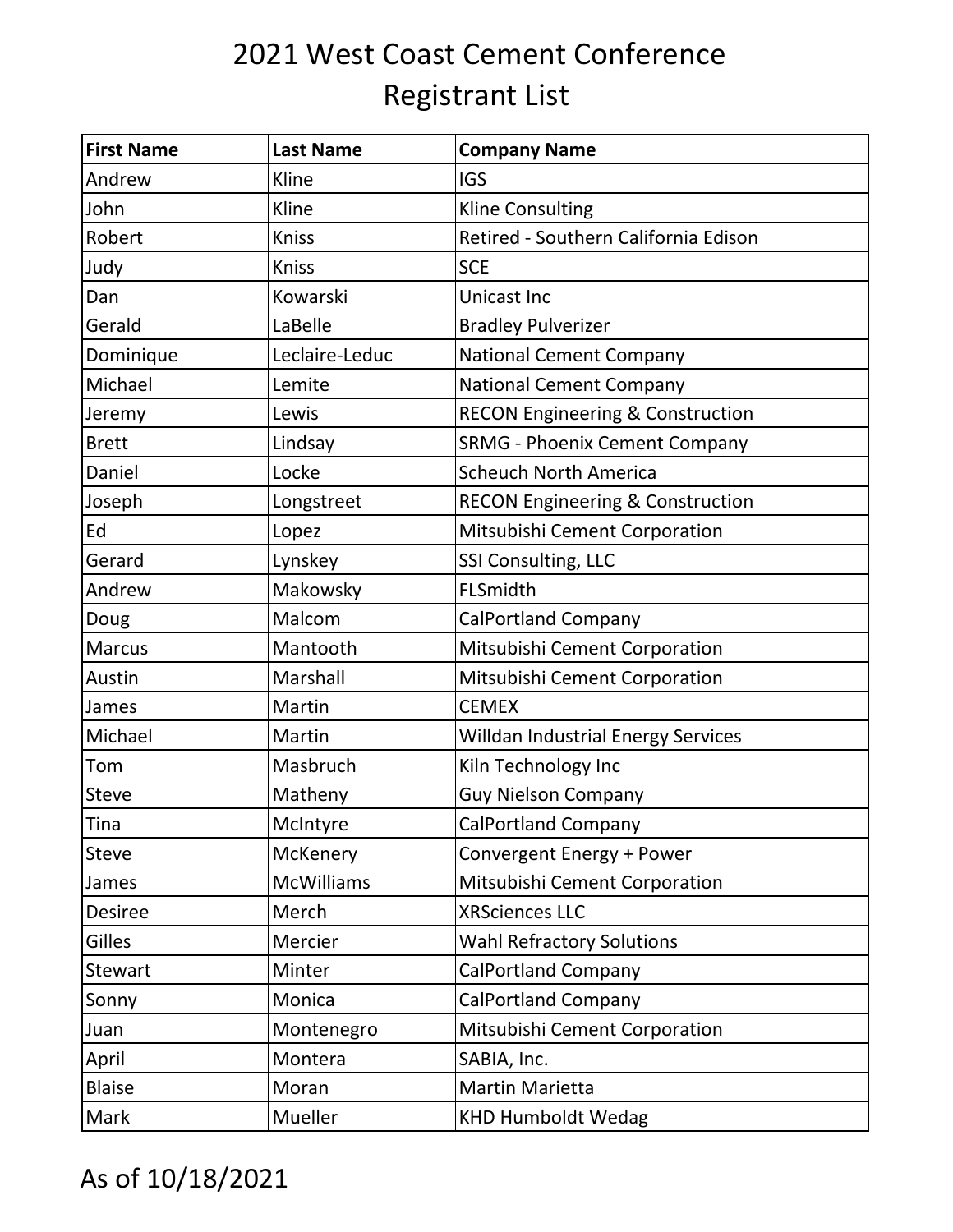| <b>First Name</b> | <b>Last Name</b> | <b>Company Name</b>                       |
|-------------------|------------------|-------------------------------------------|
| Levi              | <b>Myers</b>     | RHI Magnesita                             |
| Jeffrey           | Nagel            | <b>Resco Products</b>                     |
| Michelle          | Nelson           | <b>CEMTEK KVB-Enertec</b>                 |
| Scott             | Nielson          | Ash Grove Cement                          |
| Mark              | Peattie          | Powerquip                                 |
| Robert            | Piestrzynski     | <b>United Refractories</b>                |
| Andrew            | Porterfield      | Krosaki / Inferno                         |
| Robert            | Prouty           | <b>SRMG - Phoenix Cement Company</b>      |
| David             | Rib              | Mitsubishi Cement Corporation             |
| Ted               | Richardson       | EDG, Inc.                                 |
| James             | Riddle           | <b>Central Valley Mechanical</b>          |
| Hartmut           | <b>Riess</b>     | <b>CalPortland Company</b>                |
| James             | <b>Riggs</b>     | <b>CEMEX</b>                              |
| Francisco         | Rodriguez        | HarbisonWalker International              |
| Janine            | Rothbauer        | FLSmidth                                  |
| Leonard           | Sacco            | Tsubaki                                   |
| Max               | Salisbury        | Thermoteknix Systems Ltd                  |
| <b>Bruno</b>      | Salomon          | <b>National Cement Company</b>            |
| Christian         | Sanchez          | <b>CalPortland Company</b>                |
| Jesse             | Sandoval         | <b>CalPortland Company</b>                |
| Richard           | Schmidt          | <b>R&amp;T Technical Services LLC</b>     |
| Kyle              | Shanahan         | <b>SRMG - Phoenix Cement Company</b>      |
| Alan              | Simmons          | <b>CalPortland Company</b>                |
| Donnie            | Small            | <b>Central Valley Mechancial</b>          |
| Scott             | Smith            | Mitsubishi Cement Corporation             |
| Jacob             | Sosa             | Mitsubishi Cement Corporation             |
| Donald            | Sowders          | Transco Northwest Inc.                    |
| Tom               | <b>Spaits</b>    | <b>ATD Pressure Gas System</b>            |
| Richard           | Sperberg         | <b>Willdan Industrial Energy Services</b> |
| Walter            | Stout            | <b>Borton Lawson</b>                      |
| Luis              | Sucre            | Vezer Industrial Professionals, Inc.      |
| Dean              | Taylor           | R&J Manufacturing                         |
| Charlton          | Thayn            | <b>CalPortland Company</b>                |